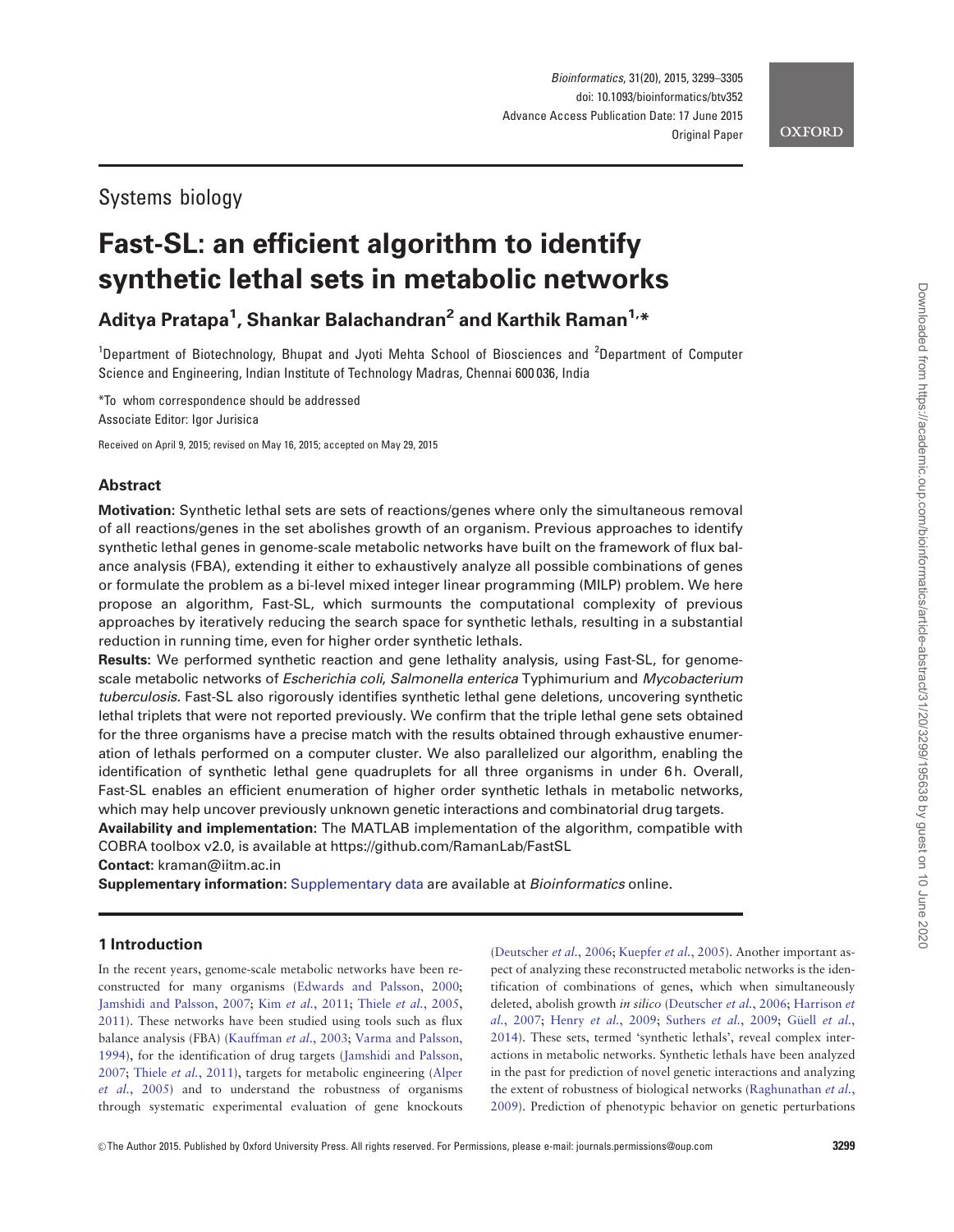<span id="page-1-0"></span>has also been studied in many reconstructions (Fang et al.[, 2010;](#page-5-0) Plata et al.[, 2010](#page-6-0); [Sigurdsson](#page-6-0) et al., 2012; Thiele et al.[, 2005;](#page-6-0) [Wodke](#page-6-0) et al., 2013) for model validation.

FBA has been proven to accurately predict phenotypes following various genetic perturbations [\(Edwards and Palsson, 2000;](#page-5-0) [Famili](#page-5-0) et al.[, 2003\)](#page-5-0); previous reports also suggest that FBA can reliably predict synthetic lethal genes in metabolic networks of organisms such as Saccharomyces cerevisiae ([Harrison](#page-5-0) et al., 2007). The identification of synthetic lethal genes in metabolic networks also finds application in combinatorial therapy, as combinatorial deletion strategies are more difficult for the organism to resist ([Hartman](#page-5-0) et al., 2014; [Navid, 2011](#page-6-0); [Zimmermann](#page-6-0) et al., 2007). Since the systematic evaluation of these targets in vivo is challenging, computational approaches have been of great interest to overcome this difficulty ([Pinney](#page-6-0) et al., 2007).

Exhaustive enumeration of synthetic lethals of higher orders was previously performed by parallelizing the deletions on a cluster of computers ([Deutscher](#page-5-0) et al., 2006; Henry et al.[, 2009](#page-5-0)). However, exhaustive enumeration is computationally very expensive, and even prohibitive, in case of larger metabolic networks. Another algorithm for identifying synthetic lethal reactions and genes is 'SL Finder', published by Maranas and co-workers [\(Suthers](#page-6-0) et al., 2009). SL Finder elegantly poses the identification of synthetic lethals as a bilevel Mixed Integer Linear Programming (MILP) problem; the algorithm has been applied for the identification of synthetic lethal doublets and triplets in Escherichia coli.

Reaction essentiality has been previously inferred using elemen-tary modes and minimal cut sets (Behre et al.[, 2008](#page-5-0)). Even though there are efficient algorithms to analyze minimal cut sets in a metabolic network, the MILP formulation is fundamentally NP-hard (Acuña et al.[, 2009\)](#page-5-0) and is prohibitive in case of large networks. Other methods also suggest ways for reduction of metabolic networks and alternate formulations to enumerate minimal cut sets for the identification of synthetic lethal sets ([Chindelevitch](#page-5-0) et al., 2014; [von Kamp and Klamt, 2014\)](#page-6-0).

We here propose an alternative algorithm, Fast-SL, which circumvents the computational complexity of both exhaustive enumeration and bi-level MILP, through an iterative reduction of the search space for higher order synthetic lethal sets. We also present an efficient method to rigorously identify lethal gene sets, identifying upto quadruple lethal gene sets that were not previously identified. Fast-SL formulation for gene deletions also compares favorably with logical transformation of model (LTM) approach [\(Zhang](#page-6-0) et al., 2015), which transforms the stoichiometric matrix such that lethal gene deletion sets can be identified by merely identifying lethal reaction sets applying the Fast-SL algorithm on the transformed matrix (using the pre-print of an earlier version of this paper available at arXiv.org). Fast-SL provides a rapid way to gain insights into the genetic robustness of organisms by identifying synthetic lethal sets even up to the order of four.

# 2 Methods

#### 2.1 Overview

FBA involves the formulation of a Linear Programming (LP) problem, whose objective function typically is to maximize flux through the biomass reaction  $(v_{bio})$ , subject to the constraints obtained from the stoichiometry of the metabolic network (represented by the stoichiometric matrix S). FBA has also been used to simulate the effects of the removal of one or more genes/reactions from a metabolic network. The phenotype obtained as a result of gene/reaction deletion is classified as a lethal phenotype, if the maximum growth-rate

obtained by FBA is less than a specified cut-off, typically 1% of the in silico maximum wild-type growth rate ([Deutscher](#page-5-0) et al., 2008), denoted as  $v_{\rm co}$ . We here propose an alternative algorithm to identify synthetic lethals, using an iterative approach that greatly reduces the search space for the synthetic lethals. The standard FBA formulation to identify effects of reaction deletions is as given below:

$$
\max. \, v_{bio} \tag{1}
$$

s:t:

$$
\Sigma_j s_{ij} v_j = 0 \qquad \forall i \in M, \forall j \in J \tag{2}
$$

$$
LB_j \le v_j \le UB_j \qquad \forall j \in J \tag{3}
$$

$$
\nu_d = 0 \qquad \qquad d \in D \subset J \tag{4}
$$

Here,

J represents the set of all reactions in the metabolic model

M represents the set of all metabolites in the metabolic model

D represents the set of reactions whose fluxes are set to zero (for deletion)

 $v_j$  represents the flux through the  $j^{th}$  reaction

 $v_{\text{bio}}$  represents the flux through the biomass reaction

 $s_{ii}$  represents the corresponding element in the stoichiometric matrix S

 $LB<sub>i</sub>$  and  $UB<sub>i</sub>$  represent the lower and upper bounds of the fluxes through the  $j<sup>th</sup>$  reaction respectively

The maximum  $v_{bio}$  obtained here, using Equations (1)–(3), for the wild-type strain, is designated as  $v_{bio,WT}$ . Further details on the FBA formulation, such as the substrate uptake fluxes and the upper and lower bounds are given in [Supplementary File S1](http://bioinformatics.oxfordjournals.org/lookup/suppl/doi:10.1093/bioinformatics/btv352/-/DC1).

#### 2.2 Fast-SL algorithm

The objective of Fast-SL is to enumerate combinations of reactions, which when deleted, abolish growth. We achieve this by a combination of pruning the search space and exhaustively iterating through the remaining combinations. We successively compute: (i)  $J_{sl}$ , the set of single lethal reactions, (ii)  $J_{dl}$  ( $J_{dl} \subset J^2$ ), the set of synthetic lethal reaction pairs, and (iii)  $J_{tl} \subset J^3$ , the set of synthetic lethal reaction triplets. Initially, we use FBA to compute a flux distribution, corresponding to maximum growth rate, while minimizing the sum of absolute values of the fluxes, i.e. the  $\ell_1$ -norm of the flux vector. We hereafter denote this flux distribution as the 'minimum norm' solution of the FBA LP problem. We denote the set of reactions that carry a non-zero flux in this minimum norm solution as  $J_{nz}$ . Below, we outline the minimum norm FBA formulation, corresponding to maximum wild-type growth rate obtained earlier  $(v_{bio,WT})$ :

$$
\min. \Sigma_j |\nu_j| \tag{5}
$$

s.t.

$$
v_{bio} = v_{bio,WT} \tag{6}
$$

$$
\Sigma_j s_{ij} v_j = 0 \qquad \qquad \forall i \in M, \forall j \in J \tag{7}
$$

$$
LB_j \le \nu_j \le UB_j \qquad \forall j \in J \tag{8}
$$

#### 2.2.1 Identifying single lethal reactions  $(J_{sl})$

If a reaction is essential (single lethal) in a given environment, constraining its flux to zero results in the abolishment of biomass flux.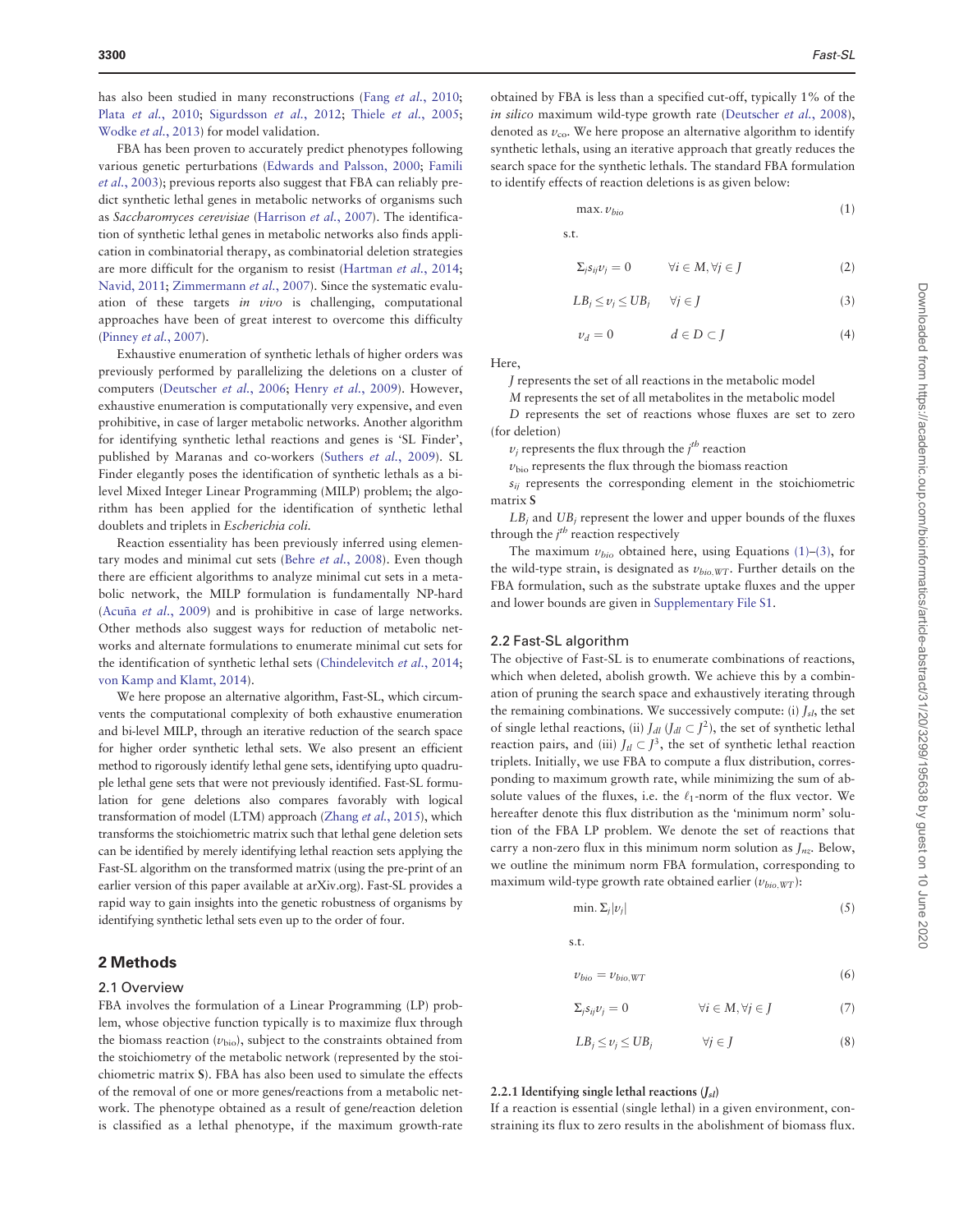We argue that the set of all such single lethal reactions,  $J_{sb}$  is completely contained in  $J_{nz}$ . Conversely,  $J - J_{nz}$  does not contain any of the single lethal reactions, which are essential for growth in the medium under consideration. This is because, if it is possible to identify a flux distribution that admits maximum biomass flux (as enforced by the constraint in the [Equation \(6\)\)](#page-1-0), and at the same time zero flux through certain reactions  $(D \subset J - J_{nz})$ , obviously, those reactions cannot be essential for the growth of the organism. This can also be understood in light of the FBA formulation given by Equations  $(1)$ – $(4)$ : the constraint in Equation  $(4)$  for the reactions in the set  $D \subset J - J_{nz}$  will not have any impact on the biomass flux (setting  $v_d = 0$  for reactions already carrying zero flux in the minimum norm solution will not affect the solution to FBA). Hence, for the lethality analyses of order one, we look only in the set of reactions with non-zero fluxes,  $J_{nz}$ . We therefore compute single lethal reactions  $(J_{sl})$  by performing exhaustive single reaction deletions only in  $J_{nz}$ , instead of J.

#### 2.2.2 Identifying double lethal reactions  $(J_{dl})$

We posit that for every pair in the set  $J_{dl}$ , at least one of the reactions will be in  $J_{nz}$ . Consider any pair of reactions i and  $j \in J$ . Only two types of such pairs exist:

i. *i* and  $j \notin J_{nz}$ 

ii. at least one of i or  $j \in J_{nz}$ 

For pairs of type (i):

Suppose, both reactions of a pair do not belong to  $J_{nz}$ . This implies that both have zero flux through them under the minimum norm formulation and hence deleting them simultaneously does not produce a lethal phenotype and consequently, they do not form a lethal reaction pair. Our algorithm identifies and eliminates such pairs for consideration and hence reduces the search space substantially. [Table 2](#page-3-0) illustrates the savings obtained in terms of the number of LPs solved in comparison to exhaustive enumeration.

For pairs of type (ii):

For all the other reaction pair combinations (i.e. at least one reaction of a pair  $\in J_{nz} - J_{sl}$ ), we first obtain the minimum norm solution after removing a reaction, say,  $i \in J_{nz} - J_{sl}$ , and obtain the set of non-zero fluxes  $J_{nz,i}$ . It is important to note that, under this deletion, the  $v_{bio,WT}$  of [Equation \(6\)](#page-1-0) will be replaced by the corresponding maximum flux through the biomass reaction after removing the  $i<sup>th</sup>$ reaction,  $v_{bio,i}$ . This is because removal of the  $i^{th}$  reaction may not always result in the same maximum value of the wild-type biomass flux,  $v_{bio,WT}$ , as it was obtained prior to the deletion and constraining so may result in an infeasible solution. Therefore, the RHS in [Equation \(6\)](#page-1-0) is the maximum biomass obtainable under the deletion of reaction i, denoted as  $v_{bio.i}$  and not  $v_{bio.WT}$ . Similar to Fast-SL for single lethal reactions, we restrict our search space for potential synthetic double lethal deletions to the set  $J_{nz,i} - J_{sl}$ . Under this configuration, as the reaction  $i$  is already removed, a synthetic lethal reaction  $j \in J_{nz,i} - J_{sl}$ , would actually correspond to a lethal reaction pair  $\{i, j\}$ .

Algorithm 1 shows the Fast-SL implementation to identify lethal single and double reaction deletions as explained above. We illustrate the application of Fast-SL to identify single and double lethal reactions in the E.coli iAF1260 model, as well as the algorithm for identifying lethal reaction triplets, in [Supplementary File S1](http://bioinformatics.oxfordjournals.org/lookup/suppl/doi:10.1093/bioinformatics/btv352/-/DC1). The algorithm can be further extended to quadruplets and higher orders using a similar approach.

Downloaded from https://academic.oup.com/bioinformatics/article-abstract/31/20/3299/195638 by guest on 10 June 2020 Downloaded from https://academic.oup.com/bioinformatics/article-abstract/31/20/3299/195638 by guest on 10 June 2020

Algorithm 1: Algorithm to identify single and double lethal reaction sets.

| Input: SBML model of an organism                               |
|----------------------------------------------------------------|
| <b>Output:</b> Set of single lethal reactions $J_{sl}$         |
| Set of double lethal reactions $J_{dl}$                        |
| Do FBA to obtain the maximum biomass flux for wild-type,       |
| $v_{bio,WT}$                                                   |
| Do FBA to obtain minimum norm solution corresponding to        |
| $v_{bio,WT}$                                                   |
| Identify set of reactions $J_{nz}$ , having non-zero fluxes    |
| Set 0.01 * $v_{bio,WT}$ as the cut-off for lethality, $v_{co}$ |
| for each reaction $i \in I_{nz}$ do                            |
| Set the upper and lower bounds of $v_i$ to zero                |
| Do FBA to maximise growth rate, $v_{bio.i}$                    |
| if $v_{bio.i} \le v_{co}$ then                                 |
| Add <i>i</i> to the set $J_{sl}$                               |
| end if                                                         |
| Reset bounds on $v_i$                                          |
| end for                                                        |
| for each reaction $i \in J_{nz} - J_{sl}$ do                   |
| Set the upper and lower bounds of $v_i$ to zero                |
| Do FBA to obtain minimum norm solution corresponding           |
| to $v_{bio.i}$                                                 |
| Identify set of reactions $J_{nz,i}$ , having non-zero fluxes  |
| for each reaction $j \in J_{nz,i} - J_{sl}$ do                 |
| Set the upper and lower bounds of $v_i$ to zero                |
| Do FBA to maximise growth rate $v_{bio,ii}$                    |
| if $v_{bio,ij} \le v_{co}$ then                                |
| Add $\{i, j\}$ to the set $J_{dl}$                             |
| end if                                                         |
| Reset the bounds on $\nu_i$                                    |
| end for                                                        |
| Reset bounds on $v_i$                                          |
| end for                                                        |
|                                                                |

## 2.3 Fast-SL algorithm for gene deletions

The synthetic lethal gene deletions can be obtained using a similar approach to that of Fast-SL for lethal reaction deletions by additionally considering the Gene–Protein–Reaction (GPR) associations in the model. As these associations are often 'many-to-many', it is nontrivial to identify all the lethal gene sets from lethal reaction sets of the same order. To account for this complexity, Fast-SL groups the reactions based on their GPR associations. Each time a reaction is deleted, other associated reactions are also removed, based on the underlying GPR rules. The lethal reaction sets obtained using this method are then analyzed for lethal gene deletions up to the order of four. Further details on the gene deletion algorithm are available in [Supplementary File S1](http://bioinformatics.oxfordjournals.org/lookup/suppl/doi:10.1093/bioinformatics/btv352/-/DC1).

We implemented Fast-SL for both reaction and gene deletions in MATLAB (R2013b, The Mathworks Inc.), interfacing with COBRA Toolbox v2.0 [\(Schellenberger](#page-6-0) et al., 2011).

## 2.4 Parallel Fast-SL algorithm

To further improve the time profile of the Fast-SL algorithm, we have developed a parallel version of our algorithm to identify both synthetic lethal reaction and gene sets, which enables us to even identify synthetic lethal quadruplets, within a few hours. Unlike the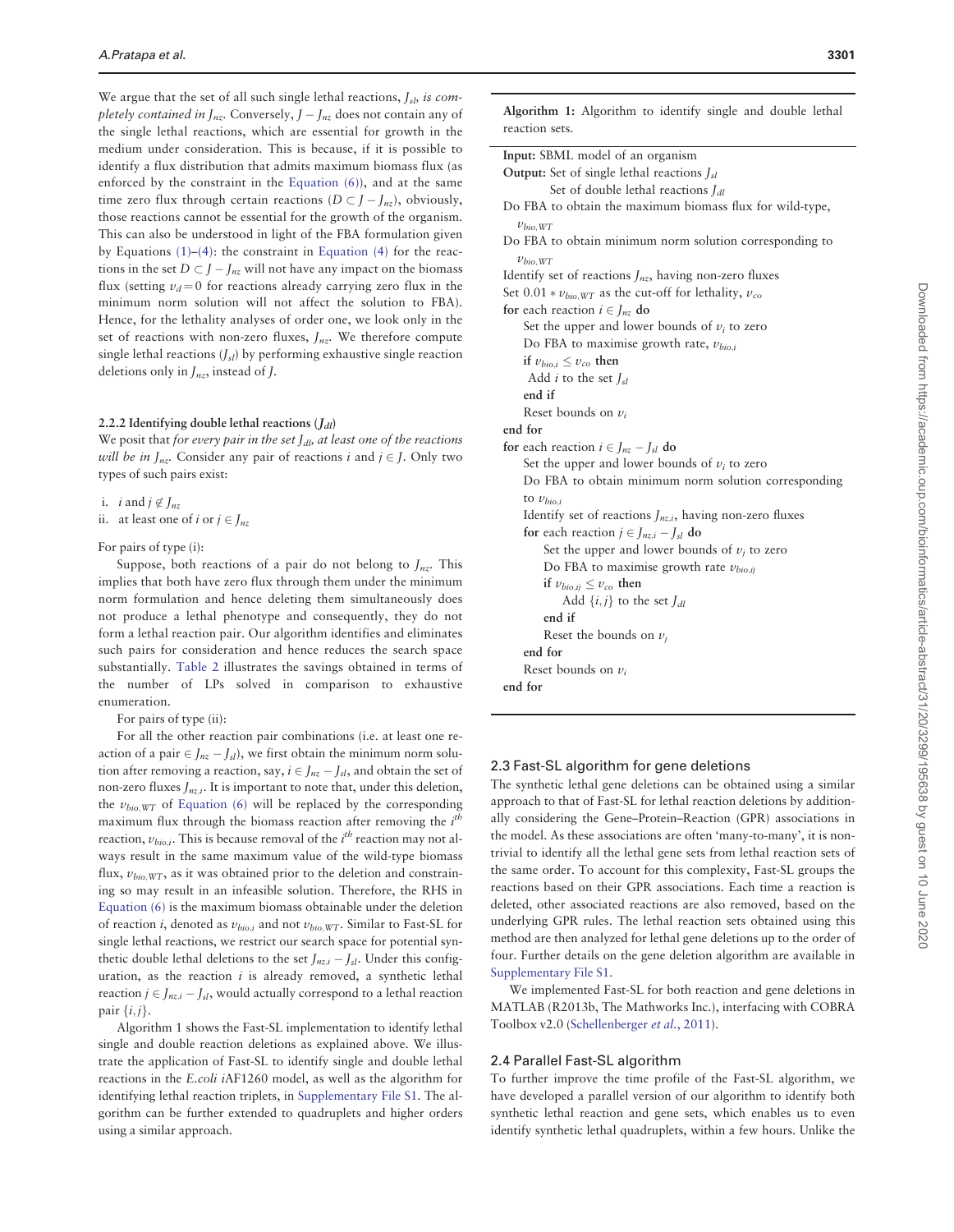<span id="page-3-0"></span>exhaustive enumeration algorithm, the Fast-SL algorithm by itself is not embarrassingly parallel. However, the enumeration of a particular order of synthetic lethals can be easily parallelized. For example, in the case of single lethal reactions, once the minimized  $\ell_1$ -norm solution is identified, the subsequent LPs to be solved for identifying  $J<sub>sl</sub>$  can be evaluated in parallel. A similar strategy can be applied to first identify the potential synthetic lethal sets (reaction sets with non-zero fluxes, obtained using the  $\ell_1$ -norm solution) at each stage of a particular order and then perform the deletions in parallel to further reduce the time taken to identify synthetic lethal reaction and gene sets. This parallelization scheme ensures a superior utilization of computing resources available.

#### 3 Results

We performed gene and reaction deletions up to the order of four using Fast-SL for the genome-scale metabolic networks of E.coli iAF1260 (Feist et al.[, 2007\)](#page-5-0) and two important pathogenic organisms, Salmonella enterica Typhimurium LT2 STM\_v1.0 ([Thiele](#page-6-0) et al.[, 2011](#page-6-0)) and Mycobacterium tuberculosis iNJ661 ([Jamshidi and](#page-6-0) [Palsson, 2007\)](#page-6-0).

#### 3.1 Fast-SL massively prunes the search space for synthetic lethal reactions

The Fast-SL formulation eliminates large sections of the search space for synthetic lethals, as described earlier, resulting in a massive speedup over exhaustive search. Fast-SL formulation results in more than a 4000-fold reduction in the search space for synthetic lethal triplets in E.coli; for a smaller model such as that of M.tuberculosis with 1028 reactions, the reduction is over 300-fold.

In order to appreciate the speed-up offered by Fast-SL, consider the E.coli iAF1260 model that has 2 382 reactions. For aerobic growth under minimal glucose conditions, the maximum wild-type growth rate as obtained by FBA,  $v_{bio,WT}$ , is 0.9290 mmol gDW<sup>-1</sup> h<sup>-1</sup>. The minimum norm formulation, given by Equations  $(5)$ – $(8)$ , results in a flux vector having 406 reactions with non-zero fluxes, and the same growth rate,  $v_{bio,WT}$ . The set  $J_{nz}$  comprises of these 406 reactions. As mentioned earlier, Fast-SL analyzes the effect of deletion of reactions in  $J_{nz}$  to identify lethal reaction sets: we identified 278 single lethal reactions  $(J_{sl})$  after solving only 379 LP problems instead of 2 051. Extending this formulation, Fast-SL identified 1.56 million reaction pairs whose deletion would not result in a lethal phenotype and solved only 6 084 LPs to identify lethal reaction pairs. We have identified 96 synthetic lethal reaction pairs and 247 synthetic lethal reaction triplets in E.coli, which match exactly with the results obtained through exhaustive enumeration of lethal reaction sets and also the MCSEnumerator Algorithm [\(von Kamp and Klamt, 2014\)](#page-6-0).

Table 1. Comparison of the time taken for Fast-SL and MCSEnumerator algorithms for the E.coli iAF1260 model

|           |     | Order of SLs No. of SLs CPU time taken<br>for MCSEnumerator<br>$\left(\text{using } 12 \text{ cores}\right)$ | CPU time taken<br>for Fast-SL Algorithm<br>(using 6 cores) |  |
|-----------|-----|--------------------------------------------------------------------------------------------------------------|------------------------------------------------------------|--|
| Single    | 278 | 11 <sub>s</sub>                                                                                              | 2.8s                                                       |  |
| Double    | 96  | 39.1 s                                                                                                       | 17.2 s                                                     |  |
| Triple    | 247 | $16.8 \text{ min}$                                                                                           | $8.5 \text{ min}$                                          |  |
| Quadruple | 402 | 18.5 <sub>h</sub>                                                                                            | 9.3 <sub>h</sub>                                           |  |

Notes: The times reported are for a workstation with a 2.4 GHz Intel Xeon E5645 processor with 16 GB DDR3 RAM running Windows 8.1 using the IBM CPLEX v12.5.1 solver

Table 1 illustrates the comparison between the MCSEnumerator and the Fast-SL for the E.coli model, using workstation with a 2.4 GHz Intel Xeon E5645 processor with six cores available for computation, it takes approximately 9.3 h for the Fast-SL algorithm to compute the synthetic lethal quadruplets,  $J_{al}$ . While, it has been reported that the MCSEnumerator method takes approximately 18.5 h using two 3.07 GHz Xeon X5650 processors with 12 cores available for the computation of  $I_{ab}$ .

It has been reported that the SL Finder algorithm [\(Suthers](#page-6-0) et al., [2009\)](#page-6-0) is able to enumerate all synthetic lethal triple reaction sets in  $\approx$  6.75 days, on a 3 GHz processor. We have been unable to perform a systematic comparison owing to the difference in platforms (General Algebraic Modelling System (GAMS) versus MATLAB), as well as processors used. However, we note that the savings obtained through a pruning of reaction space and the fact that we solve only a large number of small LPs instead of a bi-level MILP, render Fast-SL as a powerful alternative for metabolic networks of any size.

Table 2 enumerates the number of LPs solved by the proposed algorithm as compared to the exhaustive enumeration for all three organisms. For each of the three models under consideration, Fast-SL provides a significant reduction in the search-space for the enumeration of synthetic lethal reaction sets. A complete listing of lethal reaction sets for all three organisms is available in [Supplementary File S2](http://bioinformatics.oxfordjournals.org/lookup/suppl/doi:10.1093/bioinformatics/btv352/-/DC1).

#### 3.2 Fast-SL rigorously identifies synthetic lethal genes

Fast-SL carefully considers the GPR associations to rigorously identify synthetic lethal gene deletions up to order four for the organisms. [Table 3](#page-4-0) shows the number of lethal gene deletions identified for the organisms under consideration. We corroborated these results by

| <b>Table 2.</b> Summary of reaction deletions for the three organisms |  |  |  |  |
|-----------------------------------------------------------------------|--|--|--|--|
| under consideration                                                   |  |  |  |  |

|                                                            | E.coli                       | S.Typhimurium                  | M. tuberculosis                |
|------------------------------------------------------------|------------------------------|--------------------------------|--------------------------------|
| Model Name                                                 | <i>i</i> AF1260              | $STM$ v1.0                     | <i>i</i> NJ661                 |
| Medium                                                     | M9/glc                       | M9/glc                         | Middlebrook 7H9                |
| Number of reactions,  /                                    | 2382                         | 2.546                          | 1028                           |
| Number of exchange and<br>diffusion reactions <sup>a</sup> | 331                          | 378                            | 86                             |
| Number of reactions in $J_{nz}$                            | 406                          | 484                            | 414                            |
| Single lethal reactions $J_{sl}$                           |                              |                                |                                |
| Exhaustive LPs <sup>b</sup>                                | 20.51                        | 2168                           | 939                            |
| LPs solved by Fast-SL                                      | 379                          | 456                            | 399                            |
| Number of single<br>lethal reactions                       | 278                          | 329                            | 309                            |
| Lethal reaction pairs $J_{dl}$                             |                              |                                |                                |
| <b>Exhaustive LPs solved</b>                               | $1.57 \times 10^{6}$         | $1.69 \times 10^{6}$           | $2.00 \times 10^{5}$           |
| LPs solved by Fast-SL                                      | 6084                         | 9803                           | 50.58                          |
| Number of lethal<br>reaction pairs                         | 96                           | 1.52                           | 75                             |
| Lethal reaction triplets $J_{tl}$                          |                              |                                |                                |
| <b>Exhaustive LPs solved</b><br>LPs solved by Fast-SL      | $9.27 \times 10^8$<br>223469 | $1.04 \times 10^{9}$<br>460142 | $4.21 \times 10^{7}$<br>177000 |
| Number of lethal<br>reaction triplets                      | 247                          | 275                            | 140                            |
| Lethal reaction quadruplets $J_{ql}$                       |                              |                                |                                |
| <b>Exhaustive LPs</b>                                      | $4.10 \times 10^{11}$        | $4.75 \times 10^{11}$          | $6.63 \times 10^{9}$           |
| LPs solved by Fast-SL                                      | $1.43 \times 10^{7}$         | $3.01 \times 10^{7}$           | $1.19 \times 10^{7}$           |
| Number of lethal<br>reaction quadruplets                   | 402                          | 1008                           | 463                            |

a Generally not considered for lethality analyses b Excluding exchange reactions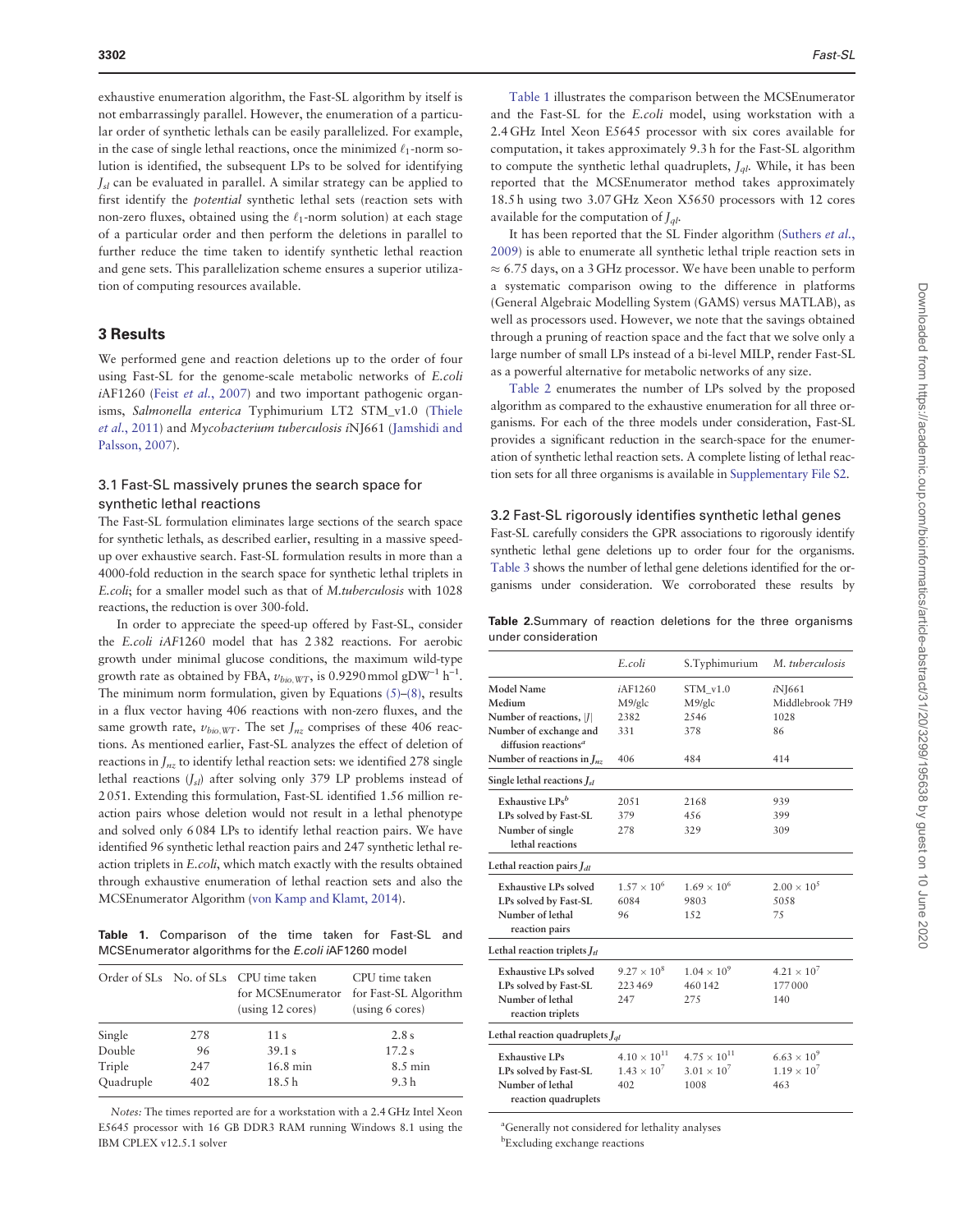<span id="page-4-0"></span>performing exhaustive triple gene deletions on a computer cluster with 1000 nodes for all three organisms and we found an exact match.

Fast-SL identified 285 lethal gene triplets under minimal glucose conditions in the E.coli iAF1260 model. The SL Finder algorithm ([Suthers](#page-6-0) et al., 2009) identified only 158 lethal gene triplets (in the same model under the same medium conditions). We thus identified

Table 3. Summary of gene deletions for the three organisms under consideration

|                                  | E.coli                | S.Typhimurium M.tuberculosis |                      |
|----------------------------------|-----------------------|------------------------------|----------------------|
| Model name                       | <i>i</i> AF1260       | $STM$ v1.0                   | iN <sub>1661</sub>   |
| Number of genes                  | 1260                  | 1270                         | 661                  |
| Single lethal genes              |                       |                              |                      |
| <b>Exhaustive LPs</b>            | 1260                  | 1270                         | 661                  |
| LPs solved by Fast-SL            | 389                   | 464                          | 3.5.5                |
| Number of single<br>lethal genes | 188                   | 201                          | 188                  |
| Lethal gene pairs                |                       |                              |                      |
| <b>Exhaustive LPs</b>            | 574056                | 570846                       | 111628               |
| LPs solved Fast-SL               | 3644                  | 3202                         | 2470                 |
| Number of lethal                 | 69                    | 87                           | 49                   |
| gene pairs                       |                       |                              |                      |
| Lethal gene triplets             |                       |                              |                      |
| <b>Exhaustive LPs</b>            | $2.04 \times 10^8$    | $2.03 \times 10^8$           | $1.75 \times 10^{7}$ |
| Number of processors used        | 896                   | 896                          | 448                  |
| Equivalent serial time           | $\approx 689$ days    | $\approx$ 944 days           | $\approx$ 19 days    |
| LPs solved by Fast-SL            | 109180                | 97641                        | 55967                |
| Time taken for Fast-SL           | 321s                  | 329s                         | 14.5 s               |
| Number of lethal                 | 28.5                  | 175                          | 333                  |
| gene triplets                    |                       |                              |                      |
| Lethal gene quadruplets          |                       |                              |                      |
| <b>Exhaustive LPs</b>            | $5.47 \times 10^{10}$ | $5.41 \times 10^{10}$        | $2.06 \times 10^{9}$ |
| LPs solved by Fast-SL            | $2.54 \times 10^6$    | $2.32 \times 10^6$           | $9.39 \times 10^{3}$ |
| Time taken for Fast-SL           | 1.91h                 | 2.35h                        | 0.89h                |
| Number of lethal                 | 376                   | 44.5                         | 1804                 |
| gene quadruplets                 |                       |                              |                      |

127 new lethal gene triplets in E.coli using Fast-SL. Perhaps, these triplets were not identified by SL Finder owing to the complexity in defining the binary variable for gene deletions using the bi-level MILP formulation. To accommodate the gene–reaction associations, the SL Finder approach introduces new binary variables (corresponding to genes) and imposes additional constraints on them (corresponding to gene–reaction rules). This introduction of new variables and constraints would increase the problem size significantly depending upon the number of genes present in the model as well as the gene-reaction rules, which may add to the difficulty in identification of all the lethal gene sets using the SL Finder approach.

Among the newly identified triplets using Fast-SL, 121 belong to central carbon metabolism, four triplets belong to amino acid synthesis and the rest are involved in metal-ion transport reactions. More information on these 127 gene triplets obtained can be found in [Supplementary File S3](http://bioinformatics.oxfordjournals.org/lookup/suppl/doi:10.1093/bioinformatics/btv352/-/DC1). Using the parallel Fast-SL algorithm we were able to identify lethal gene quadruple sets for all the three organisms in less than 6 h. A complete listing of lethal gene sets for all three organisms is available in [Supplementary File S4](http://bioinformatics.oxfordjournals.org/lookup/suppl/doi:10.1093/bioinformatics/btv352/-/DC1).

#### 3.3 Missing biomass precursors in lethal gene deletions

To further demonstrate why certain deletions are lethal for the organism's survival, we identified the missing precursor metabolites for the synthetic lethal gene sets in E.coli using the method available from the COBRA Toolbox [\(Schellenberger](#page-6-0) et al., 2011). Under the FBA formulation, failure of an organism to produce any of the biomass precursors results in a zero growth-rate. Figure 1 summarizes our findings for the given biomass configuration in (Feist [et al.](#page-5-0), [2007\)](#page-5-0). The biomass of E.coli comprises amino acids, cofactors, inorganic ions, lipids, lipopolysaccharides (LPS), metabolites required for maintenance (ATP), murein and nucleic acids. From the lethal single and double gene deletion sets obtained using Fast-SL, we identified that they predominantly involve non-production of essential metabolites such as tetrahydrofolates, Coenzyme A and S-Adenosyl methionine. Interestingly, more than 30% of the deletions in synthetic lethal triplets and quadruplets primarily affect mechanisms involved in ATP production required for maintenance. In 48 of the quadruple lethal gene sets, we observed that the organism is unable



Fig. 1 Missing biomass precursors under lethal gene deletions in *Escherichia coli*. The biomass constituents are classified into eight different groups as given in the model, namely, amino acids, cofactors, inorganic ions, lipids, lipopolysaccharides (LPS), metabolites required for maintenance (ATP), murein and nucleic acids. The figure illustrates the percentage of missing biomass precursors under single, double, triple and quadruple lethal gene deletions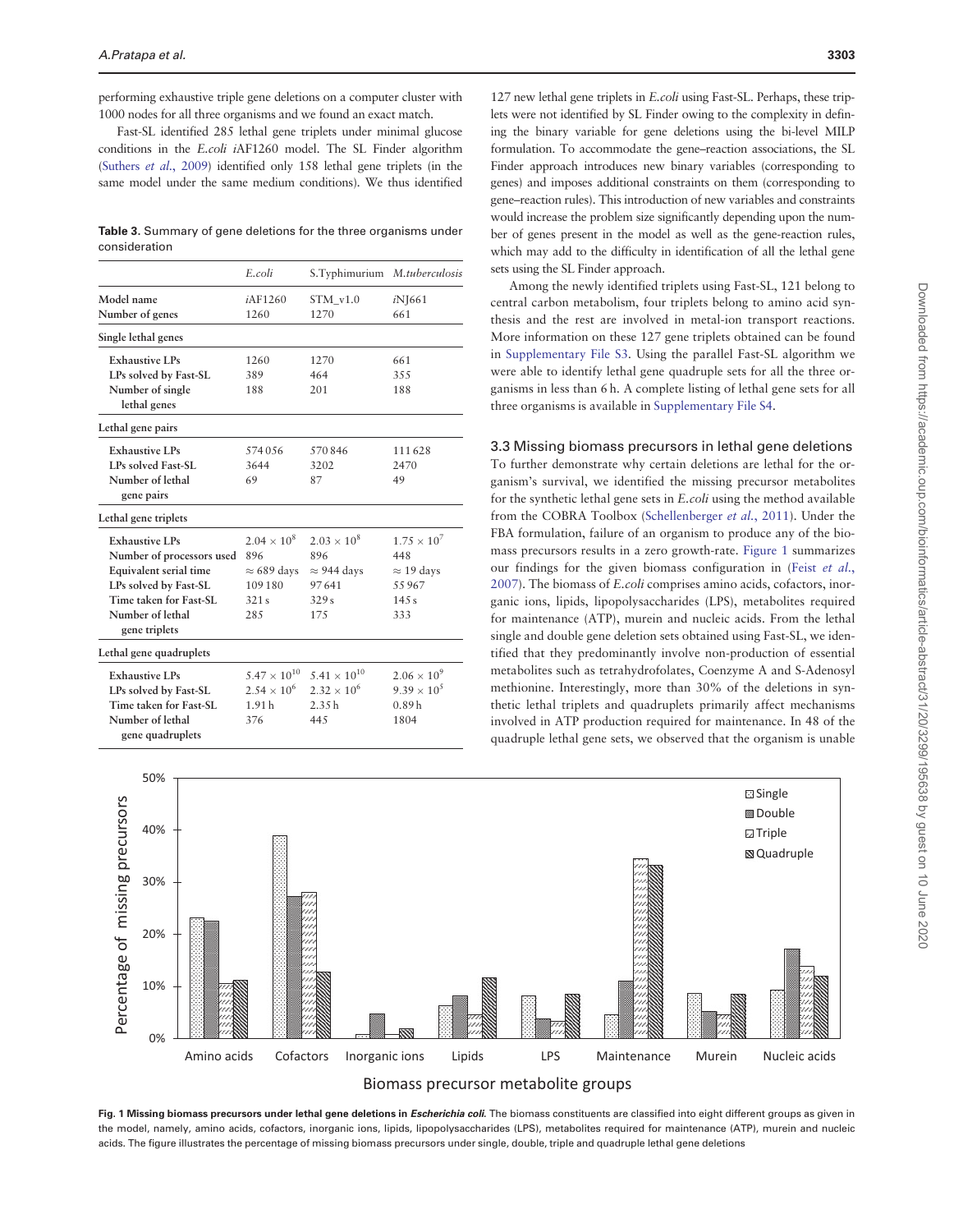<span id="page-5-0"></span>to produce more than 70% of the biomass precursors under consideration, belonging to all metabolite groups except the inorganic ions (as their exchanges are unaffected under these deletions). These observations reiterate the robustness of cellular metabolism and at the same time, the central and critical role played by co-factors and ATP.

It is important to note that approximately 14% of all lethal deletions (up to order four) result in a non-zero, but severely hampered, growth rate (here it is less than 1% of the maximum wild-type growth rate,  $v_{bio,WT}$ ) and therefore do not have any missing precursors under the optimal FBA configuration.

#### 4 Discussion

In this study, we describe a new algorithm to rapidly identify synthetic lethal reaction/gene sets in genome-scale metabolic networks. The identification of synthetic lethals in organisms can be used to understand complex genetic interactions between genes and identify drug targets for combinatorial therapy (Kim et al.[, 2011](#page-6-0); Lee [et al.](#page-6-0), [2009;](#page-6-0) [Sigurdsson](#page-6-0) et al., 2012). We build on the popular framework of FBA, extending it to identify synthetic lethals; our algorithm exploits the structure of the metabolic network better than previous algorithms, to eliminate combinations of reactions/genes that are guaranteed not to produce a lethal phenotype under the conditions considered.

Importantly, our algorithm also identifies synthetic lethal gene sets rigorously, by carefully considering the GPR associations in the metabolic model. Fast-SL therefore manages to identify 127 new lethal gene triplets in E.coli, which were not identified by a previous study ([Suthers](#page-6-0) et al., 2009) (indicated in [Supplementary File S3](http://bioinformatics.oxfordjournals.org/lookup/suppl/doi:10.1093/bioinformatics/btv352/-/DC1)). Further, we confirmed that our algorithm does not miss out on any synthetic lethal gene sets, by cross-checking with an exhaustive analysis of triple gene deletions on a computer cluster. Our algorithm for finding synthetic lethal gene sets also outperforms the LTM method [\(Zhang](#page-6-0) et al.[, 2015](#page-6-0)) which increases the problem size in the case of E.coli from  $1668 \times 2382$  to  $5372 \times 7287$ . For the same model, our approach avoids this transformation and consequently solves far fewer LPs, thereby computing the lethal sets in much less time.

Fast-SL utilizes the flux corresponding to  $\ell_1$ -norm minimization, which can be easily formulated as an LP. It is important to note that there may be multiple  $J_{nz}$  sets corresponding to the minimum sum of absolute values of fluxes (i.e. minimized  $\ell_1$ -norm solution) and these  $J_{nz}$  sets may also vary in terms of their sizes. It does not matter which  $J_{nz}$  set one may begin the algorithm with, because in all the  $J_{nz}$  sets, the arguments that  $J_{sl}$  is completely contained in  $J_{nz}$  and at least one of *i* or *j* of a lethal pair  $(i, j)$  belongs to  $J_{nz}$  and so on, always hold true. However, smaller the size of the set  $J_{nz}$  in each step, faster the algorithm would be. More importantly, minimization of the  $\ell_1$ norm of the flux vector may not always converge to the sparsest possible solution, which is often denoted as the  $\ell_0$ -norm solution. Here, it is also important to note that Fast-SL does not require the sparsest solution to work; a reasonably sparse solution already achieves a significant search space reduction, while circumventing the complexity of the  $\ell_0$ -norm MILP formulation.

Our work does have its limitations. As with any other metabolic network analysis technique, our method suffers from any inadequacies present in the model. Nevertheless, our algorithm can identify a list of lethal (and non-lethal) phenotypes, which can be used to refine the metabolic model, based on disagreements with experimental results. Further, the synthetic lethals predicted by our algorithm are valid only in a particular environment/growth medium; it is however straightforward to identify lethal sets for other environments, by altering the constraints suitably.

In sum, we see three main contributions of our method. First, Fast-SL achieves a massive reduction in the search space and obviates the need for performing an exhaustive analysis of combinatorial gene/reaction deletions. This can facilitate the identification of combinatorial drug targets in organisms, even up to the order of four, which was previously nearly intractable ([Navid, 2011](#page-6-0)). Second, Fast-SL also compares favorably with the MCSEnumerator algorithm, eliminating the need to solve complex MILPs. Finally, Fast-SL also rigorously identifies lethal gene sets, uncovering lethal gene sets not previously identified by other algorithms. Overall, Fast-SL enables a rapid evaluation of combinatorial gene and reaction deletions in genome-scale metabolic networks, which may help identify previously unknown genetic interactions and combinatorial drug targets.

#### Acknowledgements

The authors thank Dr. Rupesh Nasre and Aarthi Ravikrishnan for useful discussions and critical reading of the manuscript. The use of the highperformance computing facility HPCE at IIT Madras is also gratefully acknowledged. The authors also thank three anonymous reviewers for a critical reading of the manuscript and valuable suggestions.

#### Funding

K.R. acknowledges funding from IIT Madras and the grant BT/PR4949/BRB/ 10/1048/2012 from the Department of Biotechnology, Government of India.

Conflict of Interest: none declared.

#### References

- Acuña, V. et al. (2009). Modes and cuts in metabolic networks: complexity and algorithms. Biosystems, 95, 51–60.
- Alper,H. et al. (2005). Identifying gene targets for the metabolic engineering of lycopene biosynthesis in Escherichia coli. Metab. Eng., 7, 155–164.
- Behre, J. et al. (2008). Structural robustness of metabolic networks with respect to multiple knockouts. J. Theor. Biol., 252, 433–441.
- Chindelevitch,L. et al. (2014). An exact arithmetic toolbox for a consistent and reproducible structural analysis of metabolic network models. Nature Commun., 5, 4893.
- Deutscher,D. et al. (2006). Multiple knockout analysis of genetic robustness in the yeast metabolic network. Nat. Genet., 38, 993–998.
- Deutscher,D. et al. (2008). Can single knockouts accurately single out gene functions? BMC Syst. Biol., 2, 50.
- Edwards,J.S. and Palsson,B.O. (2000). Metabolic flux balance analysis and the in silico analysis of Escherichia coli K-12 gene deletions. BMC Bioinformatics, 1, 1.
- Famili,I. et al. (2003). Saccharomyces cerevisiae phenotypes can be predicted by using constraint-based analysis of a genome-scale reconstructed metabolic network. Proc. Natl. Acad. Sci. U.S.A, 100, 13134–13139.
- Fang,X. et al. (2010). Development and analysis of an in vivo-compatible metabolic network of Mycobacterium tuberculosis. BMC Syst. Biol., 4, 160.
- Feist,A.M. et al. (2007). A genome-scale metabolic reconstruction for Escherichia coli K-12 MG1655 that accounts for 1260 ORFs and thermodynamic information. Mol. Syst. Biol., 3, 121.
- Güell, O. et al. (2014). Essential plasticity and redundancy of metabolism unveiled by synthetic lethality analysis. PLoS Comput. Biol., 10, e1003637.
- Harrison, R. et al. (2007). Plasticity of genetic interactions in metabolic networks of yeast. Proc. Natl. Acad. Sci. U.S.A, 104, 2307–2312.
- Hartman,H.B. et al. (2014). Identification of potential drug targets in Salmonella enterica sv. Typhimurium using metabolic modelling and experimental validation. Microbiology (Reading, England), 160, 1252–1266.
- Henry,C.S. et al. (2009). Application of high-performance computing to the reconstruction, analysis, and optimization of genome-scale metabolic models. J. Phys.: Conf. Ser., 180, 012025.